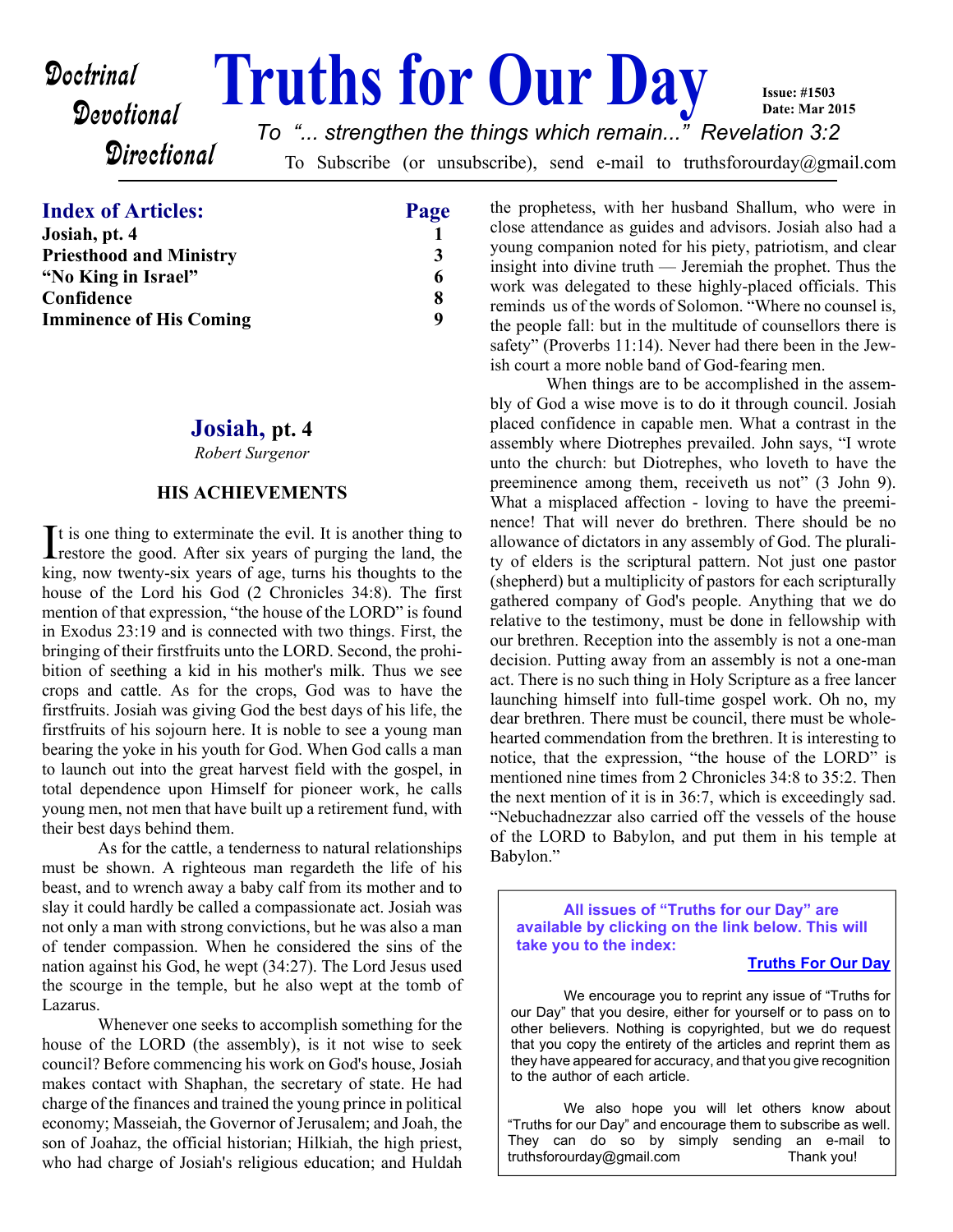Regarding the various times the house of the LORD is mentioned in Josiah's day, it is interesting to notice the settings. In 34:8 we have preparations made for the repair of the house of the LORD. In 34:10 we find workman that had the oversight of the house of the LORD. In 34:14,15 we discover a book of the law found in the house of the LORD. In 34:17 we notice money delivered to the overseers and workmen for their labor relative to the house of the LORD. In 34:30 we observe the king reading all the words of the book of the covenant in the house of the LORD. Finally, in 35:2 we observe the priests in their charges being encouraged in their service relative to the house of the LORD. What a beautiful picture of revival, godliness, unity and accomplishment!

 In the repairing and future maintaining of God's house a variety of workers are mentioned. Workmen that had the oversight; Workmen that repaired, perfecting that which they commenced (amend, vs. 10); Artificers; Carpenters; Builders; and Masons (2 Kings 22:6); Skillful musicians; Bearers of burdens; Scribes; Officers; and Porters. It reminds me of what we have in the maintaining of a scriptural assembly today. We have gifts given to every individual for the scriptural functioning of the testimony. In Romans 12 we have God dispensing the gifts of, ministry, teaching, exhorting, giving, ruling, and showing mercy. In Ephesians 4 it is Christ imparting the gifts of evangelism, shepherding,and teaching. In 1 Corinthians 12 we discover the Holy Spirit dividing diversities gifts to every man severally as He will. Thus we see the Trinity working in the dispensing of gifts for the preservation and functioning of the local assembly.

 It is very encouraging to read verse 10 in chapter 34 of Second Chronicles. "And the men did the work faithfully." There was a firmness, fidelity and steadfastness associated with their labors. Do you remember the war in Exodus 17? Amalek fought with Israel. Moses is on the top of the hill interceding for Israel's army and as long as his hand was held up, Israel prevailed. However, when his hand was let down, Amalek prevailed. Aaron and Hur provided the solution to Moses' weariness. The scripture states, "But Moses' hands were heavy; and they took a stone, and put it under him, and he sat thereon; and Aaron and Hur stayed up his hands, the one on the one side, and the other on the other side; and his hands were steady until the going down of the sun." That word steady is the same word as that word faithful in our consideration. Exodus 17 provides the first occurrence of that word in the Bible. Moses' hands were made steady through the help of others. In our day, many persons have remained faithful in their work for God through the service of others. When I see a faithful saint, it encourages me to be faithful. When my wife and I were newly saved, we became acquainted with an extremely godly man in the assembly, David L. Roy. He became our model and had a tremendous influence over us regarding our desires to live for God. We loved his company and treasured his advice. He helped us to be steady for God. He played a tremendous part in our desire to be faithful to the house of the LORD. Shepherds in a local assembly have a tremendous responsibility to be ensamples, or models to the flock. Peter writes, "Neither as being lords over God's heritage, but being ensamples to the flock" (1 Peter 5:3). If you are an overseer, let me ask you, is your life Christ-like and a good example for your sheep to follow? I have seen so-called shepherds retire, purchase a motor-home and absent themselves from their flock for months, touring the country. Is that an example conducive to godliness in others? Hardly! Remember my dear overseer, you shall stand before the judgment seat of Christ to give an account of all the time that the Lord has given unto you. How are you using your time? For the good of the flock, or for self?

 Paul wrote Timothy, "Let no man despise thy youth; but be thou an example (a model) of the believers, in worn in conversation, in charity, in spirit, in faith, in purity" (1 Timothy 4:12). Young men, what sort of pattern are you setting forth in your life for others to behold? Are you Josiah-like, all for God? or are you of the same nature as Demus? of whom it was said, "Having loved this present world" (2 Timothy 4:10). Paul informs the assembly at Thessalonica that they were "ensamples (a model) to all that believe in Macedonia and Achaia" (1Thes. 1:7). How wonderful to see an assembly that all other assemblies would do good to imitate. Is the assembly with whom you are associated setting forth a godly example for all to see? Do you thunder out the gospel to a perishing world? Have the saints turned from their worldly idols to faithfully serve the living God? Are the saints looking upward with great anticipation, waiting for the Lord's coming? Is there manifested a work of faith, a labor of love, and patience of hope in the Lord Jesus Christ, in the sight of God and your Father? Such was the case at Thessalonica. How does your assembly compare?

 Finally the apostle says, "Be ye followers (imitators) of me, even as I also am of Christ" (1Cor. 11:1). Paul, like King Josiah, was a man wholeheartedly for God. May it be so with all of us, the author included!

#### **HIS ASTONISHMENT AND APPRECIATION**

Having discovered the Book of the Law of the LORD in the House of the LORD, Hilkiah the priest made it known to Shaphan the scribe, who in turn carried the Book to Josiah and read before the king. This book may have been the original signature of Moses. What a traumatic experience! The historian tells us, "when the king had heard the words of the law, that he rent his clothes" (2 Chron. 34:19). Is it not amazing the tremendous impression that the Word of God engraved upon the king's heart and mind? Let me ask you, how does the Word of God affect you when you hear it? Years ago an old saint related to me the effect the spoken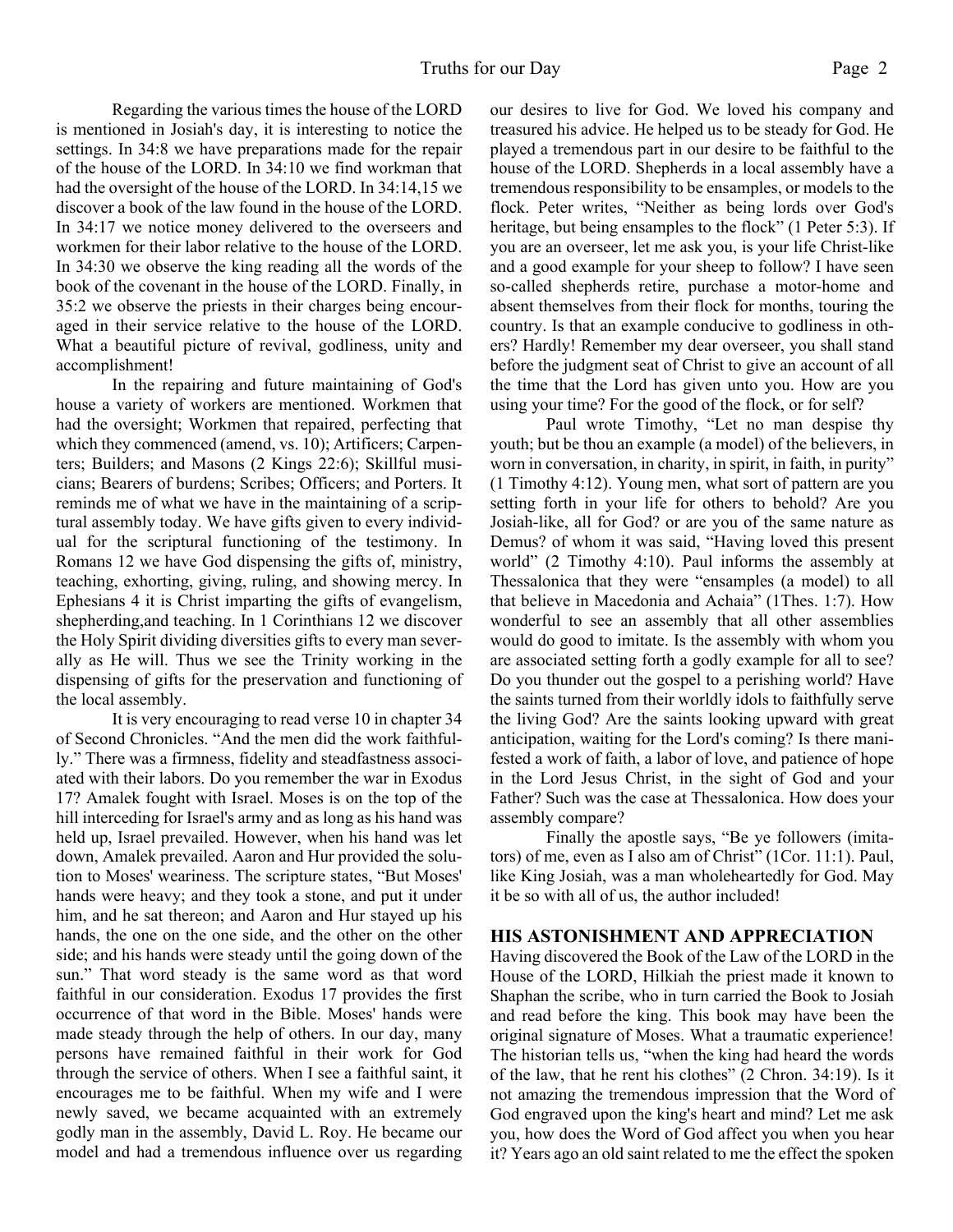ministry had on the saints as they were gathered together in conference capacity. His memory related occasions to me that took place in the eighteen hundreds. He told me that many saints wept at conferences. What made them weep? It was the Word of God exposing to them their worldliness that produced such contrition of heart. Let me say, those saints were far godlier than us today, yet when they heard God's Word, they felt condemned over their ways, and in contrition before God —they wept. They attended those conferences not for social activity, but rather for spiritual cleansing and a reviving in soul to the things of God.

 What do we have in our day? Be honest! I see this. A lot of planning, a lot of labor, a lot of money spent to cater to those who attend an assembly's conference. That is kind and noble of such saints and I would not seek to detract from such labor of love. Accommodations are provided and the saints from various parts of the country commence to arrive at the prescribed location. The conference commences with a prayer meeting, usually on a Friday evening. In many cases, few are present. Even some preachers who will be at the conference seemingly cannot attend the prayer meeting. On Saturday the ministry commences. As one elder expressed to me his appraisal of some speakers, he said. "They are like Columbus when he sailed for the new world, he didn't know where he was going. When he got there, he didn't know where he was, and when he finally sat down, he didn't know where he had been." It is sad when a brother rises in the flesh and the ministry that is given is weightless and time is wasted. Other times the ministry is heart-warming and the speaker is helped of God. On rare occasions the ministry becomes very searching and practical. How much we need to be encouraged as the Lord's people, but also how much we need to be warned and corrected. The Holy Spirit will produce a divine balance in the ministry if He is allowed to be the sole master of ceremonies on such occasions.

 However, when the conference is all over and the providing assembly has labored and spent much money, what really is the ultimate result? The social activity was wonderful. Meeting old friends was great. Young folks came in contact with others and marriages, in some cases, will result. But brethren, what should be the main thrust of such gatherings? Finding a prospective mate for life? Having a pleasant social time together? Having delicious meals served to us at no cost to ourselves? Is the conference merely a "cheap vacation?" Perish the thought! Do we understand that the main objective of our conferences should be the producing of greater holiness in our lives? A greater desire to please God? A producing of repentance in our hearts from being thoroughly searched from the ministry? If this was the case there would be, with no doubt, a measure of weeping. The very fact that such a spirit is rarely seen and so few tears are shed reveals to me that we have lost the fact of why conferences were ever commenced amongst us. Some years ago, a Christian related to the late

William Ferguson, editor of the Words in Season magazine, that the conference they were at was just wonderful. Mr. Ferguson asked them, "Well, just what did you get? What did you learn?" They replied, "We had a lovely time." Then they mentioned how wonderful a certain preacher was. Mr. Ferguson asked them, "What was his message?" They couldn't remember, neither could they tell him of anything learned. I believe that this incident could be echoed in many places. When the Word of God was read, it was very effective — Josiah wept!

Not only did the king weep, he rent his clothes before God. He sat astonished and full of grief. Many people in ages past had rent their clothes. The first recorded one was Reuben when he returned to the pit only to find his brother Joseph missing (Genesis 37:29). Jacob rent his clothes over an evil report. Joshua rent his clothes over a disaster in battle. Caleb rent his clothes over the unbelief of his brethren. Rending their clothes was an expression of utmost grief and Josiah's soul was thus affected over the departure of the nation before God.

We have great need to be prepared for trials of faith and patience in so great a business as reading the Scriptures with an understanding heart. It is only by faith and patience, and prayerful meditation of the Word, that we are delivered from imaginations of the flesh—from sacrificing to our own net, and burning incense to our own drag. R. C. Chapman

## **Priesthood and Ministry** *W. E. Vine*

In matters of doctrine it is of vital importance that the authority upon which act shall be one on which we can n matters of doctrine it is of vital importance that the unhesitatingly rely. The Divine authority, sufficiency, and finality of the Holy Scripures is established both from their internal evidences and from external confirmation. To follow any teaching contradictory to the doctrines taught by Christ and His Apostles is to challenge the accuracy of the Holy Spirit, and His prerogatives as therein set forth

#### **Believers as Priests**

Apostolic teaching concerning Christian priesthood is clearly set forth as follows: The Apostle Peter says, "Ye also as living stones, are built up a spiritual house, to be a holy priesthood to offer up spiritual sacrifices, acceptable to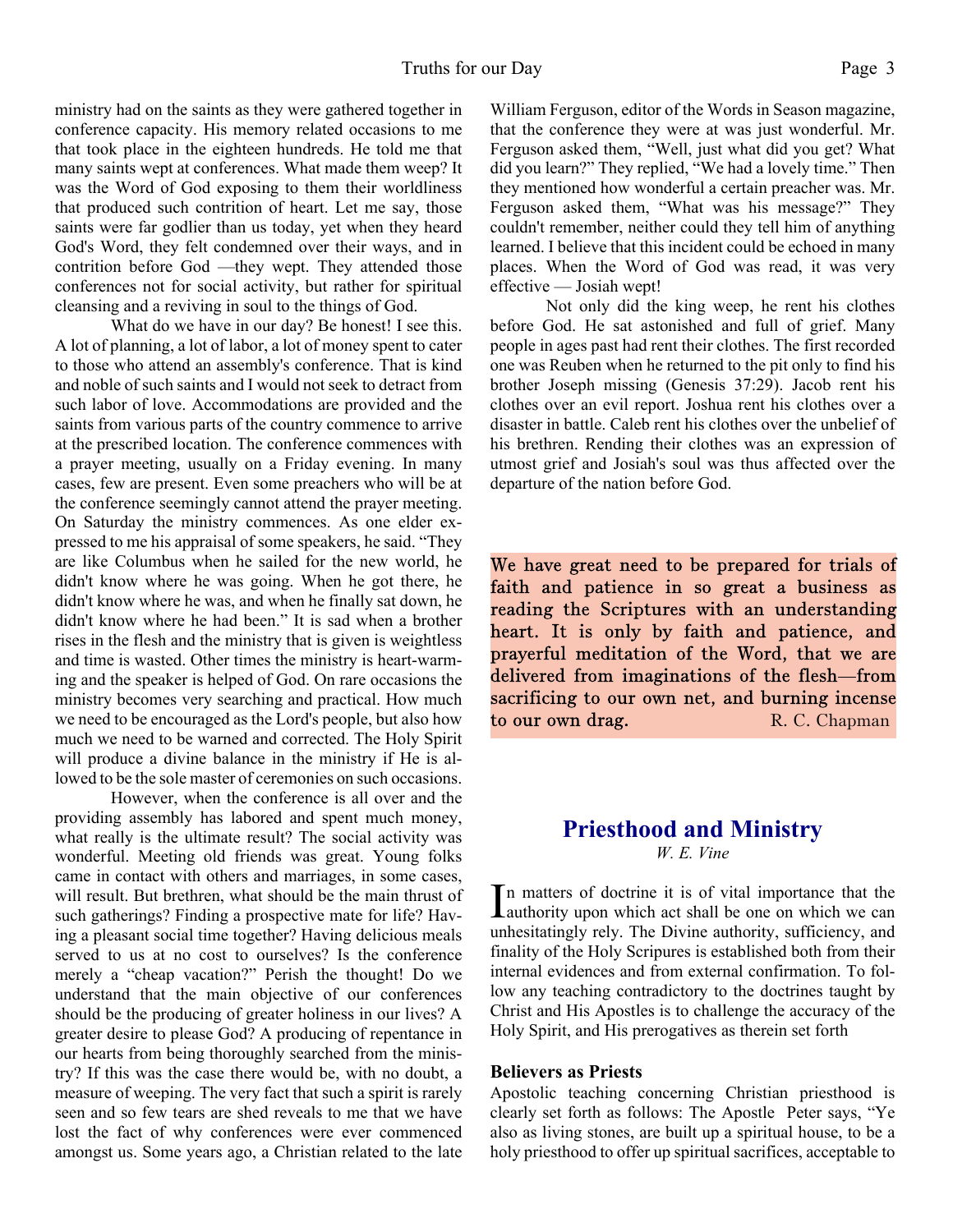God through Jesus Christ" (1 Pet. 2:5); again, "Ye are an elect race, a royal priesthood" (v. 9). The Apostle John gives the same testimony in Rev. 1:5, 6, (R. V.) "Unto Him that loveth us, and loosed us from our sins by His blood, and who made us to be a kingdom, to be priests unto His God and Father, to Him be glory and dominion for ever and ever. Amen." (cf. 5:10).

### **The Apostasy of Christendom**

To this divinely-inspired and authoritative teaching, that all believers are priests, the establishment of an ecclesiastical class of priests in the religious systems of Christendom is flagrantly contrary. The teaching of Christ and His Apostles as revealed in the New Testament gives no countenance to such a distinction as a priestly hierarchy in contrast to the laity, nor does the terminology of the New Testament support such a distinction in the slightest degree. The New Testament never speaks of the spiritual guides in the churches as priests (hiereis) That is a applied to the Aaronic priests, to Christ and to all Christians. The Presbyter from whence the English word "priest" is derived, never denoted a sacerdotal priest nor is the latter used of any exclusive set of ecclesiastical functionaries.

#### **Sources of Apostasy**

The sources from which the sacerdotal system referred to, with its gross departure from the revealed will of God, are twofold —internal and external. Internally the spirit of rivalry already existent in apostolic times (see 1 Cor. 1:1-4; 3 John 10) gave rise to a humanly established authority. The Apostle John warned his readers in his second Epistle concerning anyone who "taketh the lead and abideth not in the teaching of Christ" (v. 9, R.V.). This taking of the lead, instead of recognizing spiritual gifts raised up by the Holy Spirit, led to the development of a system by which ministerial functions became vested in a single ecclesiastic over each church and, ere long, resort was had, not to humiliation before God on account of such departures, and a return to and conformity to apostolic teaching in dependence upon the Holy Spirit, but to the convening of chuch councils and the substitution of a clerical class on a still, further-extended scale, with the appointment of, higher ecclesiastic orders. Clerisy attained to its full organization in the fourth century. It was in this system that the scriptural distinction between ecclesiastical officials, known priests, and the laity under them, became established.

## **External Influences**

External influences were derived from two sources. In the first place there was the Levitical priesthood established in Israel under the Divine arrangement formed for that people. This Aaronic priesthood was of a temporary character and belonged to the period of types and shadows. The Levitical priests were but assistants to the High Priest who could not accomplish everything. Moreover, all Israel was originally chosen as a kingdom of priests to God, but Israel renounced the privilege (Exod. 20:18-21 Deut. 5:25-27), and God accepted their renunciation (5:28; 18:17). Not even does the high-priesthood of Christ correspond to the Aaronic priesthood, for He is a Priest for ever "after the order of Melchisedec" (Heb. 6:20; 7:7-24), a priesthood established previously to, and altogether apart from, the Levitical priesthood. But to regard elders or bishops in the churches as corresponding to priests in Israel under the Law is an utter confusion of ideas and a perversion of the truth.

 The other external influence was derived from the priestcraft of Paganism, which was introduced into the ecclesiastical system of Christendom in the fourth and fifth centuries, when the apostasy from the truth had reached its height. This debasing, God-dishonoring combination served to establish the clerical domination in the churches of Christendom, for which "priestcraft" is a suitable term. It is as different from the priesthood of believers as black from white. Its methods exalt and enrich its functionaries, while keeping the subjects of its tyranny in the bondage of superstition.

### **The Accompaniments of Believers' Priesthood**

The Church had become united to the world. The civilized world had become what is known as "Christendom." No longer were spiritual life, and a walk well pleasing to God, requisite before souls were recognized as eligible for fellowship in the Christian assembly. The professing church became a mass of baptized professors who readily yielded up the spiritual functions which they could not possibly fulfill, to a caste of men who were supposed to undertake these responsibilities for them. Only believers—those who have been born again by the Spirit of God, not through a few drops of water sprinkled upon them—can exercise spiritual priesthood. They are "a holy priesthood to offer up spiritual sacrifices." They are to present their bodies "a living sacrifice, holy, acceptable unto God" (Rom. 12:2). They are "to do good and communicate: for with such sacrifices God is well pleased" (Heb. 13:16). In their worship they are all privileged to draw near to God by the "new and living way." They have "boldness (or freedom) to enter into the Holy Place by the blood of Jesus" (Heb. 10:19). They need no priestly official to introduce them there as worshippers. Their one Mediator is Christ Himself, and their privilege is based upon His death.

#### **Ministry: Scriptural and Otherwise**

When we consider the subject of ministry, as taught in the New Testament, we again find striking contrast to the traditional ideas held by the various sects of Christendom. In the ministerial systems it signifies an office held by a priest or clergyman, or dissenting minister, a single clerical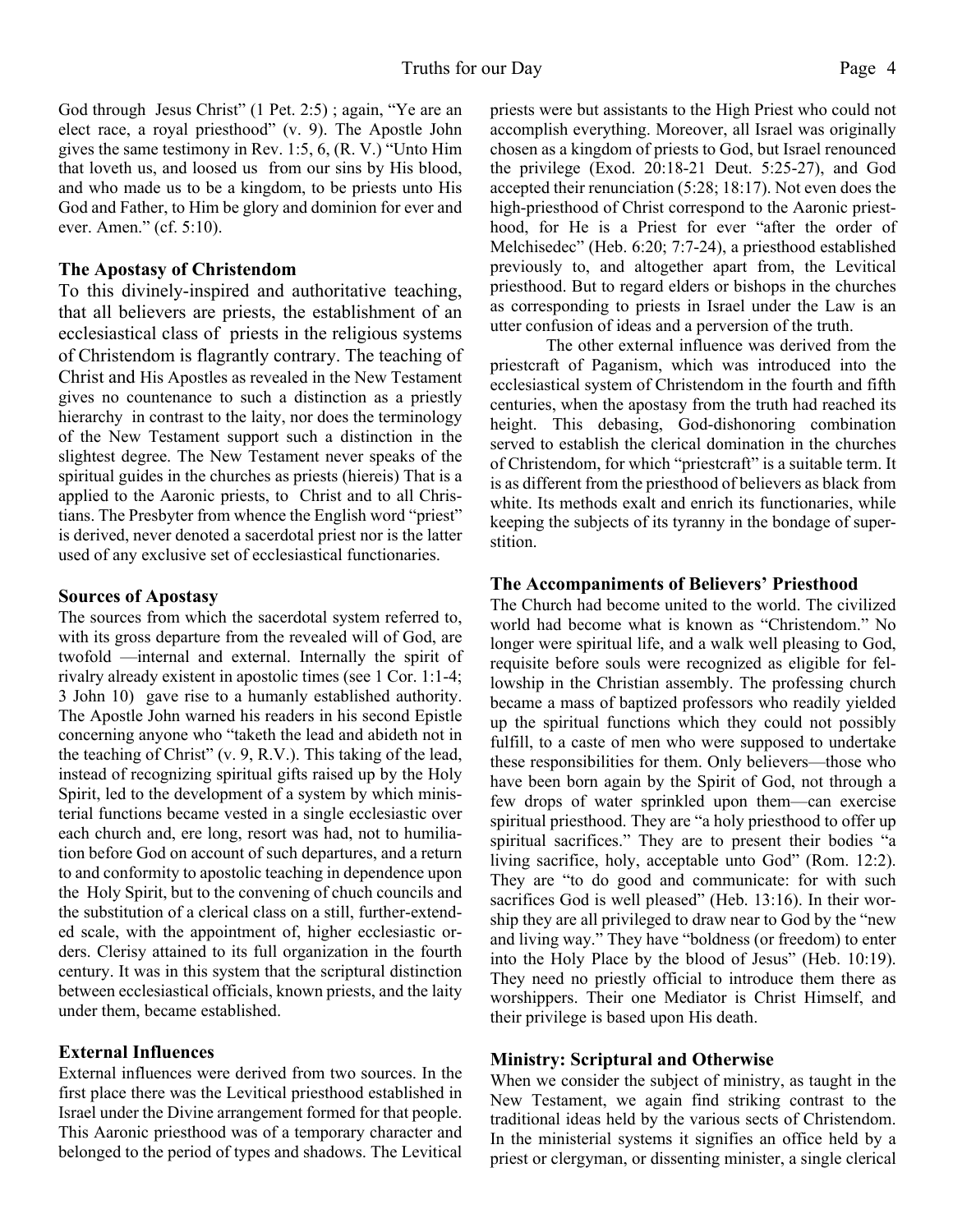official over a congregation, with some particular title attached to his person. By virtue of his office he is to conduct worship, preach sermons, visit the members of his congregation, and generally attend to the cure of souls. Such is the popular idea of "ministry." But all this is contrary to the Divine order in the teaching of the Word of God concerning churches.

### **What Obedience to God Would Mean**

The notion that what the Old Testament has said about priests and Levites in the Jewish economy, is to be applied to Christian ministry in the churches, is entirely contrary to what the Scriptures themselves set forth. While the Reformation produced a break away from the vast ecclesiastical system of Popery, itself the outcome of apostasy from the truth, it left the remnants of this apostasy still operating in what is miscalled "the established Church," and in the various religious bodies of Protestantism. Were there a definite and willing return therein to the Word of God, it would mean a complete upsetting of the system of ministerial functionaries to which we have referred. It would, of course, be against the material interests of the "ministers" themselves to advocate such a return. Yet such a return would bring about the substitution of God's order and of the Holy Spirit's prerogatives, with the recognition of the true authority of Christ, for the confusion and ruin that exist in Christendom.

#### **The Prerogatives of the Holy Spirit**

The teaching of the 12th chapter of 1 Corinthians, makes clear that in a single local church the Holy Spirit bestows varying gifts upon the members who constitute the assembly: "but all these worketh the one and the same Spirit, dividing to each one severally even as He will." So in the 14th chapter, verses 23 to 31, which reveal it as the mind of the Lord that an assembly should be open to the operation of the Holy Spirit among its members, apportioning and raising up spiritual gifts, according to His own will, all being subject to the injunctions laid down in respect of such gatherings.

There is no allusion in this or any other Epistle to the existence of any official minister or pastor over a Church. No Epistle is addressed to such a functionary. The teaching of the apostle Peter is consistent with what is set forth in 1 Corinthians. In exhorting believers to the exercise of love and hospitality, he says at the same time, "according as each hath received a gift, ministering it among yourselves, as good stewards of the manifold grace of God; if any man speaketh, speaking as it were oracles of God; if any man ministereth, ministering as of the strength which God supplieth" (1 Pet. 4:10, 11).

## **Ministry as Taught in the Scriptures**

In the New Testament, ministry is presented as the rendering

of any service of the saints to God and to one another. Whatever spiritual gifts, by way of oral ministry, the ascended Lord has bestowed, they are "for the perfecting of the saints, unto the work of ministering, unto the building up of the body of Christ" (Eph.4:12, R.V.). Here the word "ministering" is to be noticed. The phrase in the A.V., "for the work of the ministry," might lead to the impression of an officially ordained pastorate, according to the popular notion above referred to. But this is not what is intended. The object in view is to perfect the saints for the work of "serving," that is to say, their particular service for the Lord. The word in the original is diakonia, whence the English word "deacon" is derived. The same word is used in Luke 10:40 of Martha's "serving"; in Acts 6:1 of the daily "ministration of funds"; in Acts 11:29 of the sending of "relief" to needy saints; in 2 Cor. 9:1 and 13 of the same ministration to those in need. When the Apostle sends a message to be given to Archippus (Col. 4:17), and says, "Take heed to the ministry which thou hast received in the Lord, that thou fulfil it," he is speaking, not of the ministerial office, but of the service, whatever it was, which Archippus was appointed to fulfill.

## **Other New Testament Expressions**

So with the verbal form of the same noun. It is in reference to financial matters that the Apostle says, "I go to Jerusalem to 'minister' unto the saints" (Rom. 15:25) In Heb. 6:10 those addressed are commended in that they "ministered to the saints and do minister." The Lord Himself, speaking of such ministry, makes Himself the example to be followed: "Whosoever would become great among you shall be your minister ; and whosoever would be first among you shall be your servant: even as the Son of Man came not to be ministered unto, but to minister, and to give His life a ransom for many" (Matt. 20:26-28) So again in John 12:26: "If any man serve Me, let him follow Me; and where I am, there shall also My servant be : if any man serve Me, him will the Father honor."

 These instances are sufficient to show that the word (noun and verb) is expressive of service in general. So to translate it as if it referred to ecclesiastically ordained "ministry" is not to represent the true meaning of the original. In 1 Tim. 3:10, 13 the A.V. has inserted the word "office," but there is nothing corresponding to this in the Greek. In verse 10 the single verb diakoneo should be translated "let them serve," and in verse 13, "they that have served." The noun "deacon" in this passage means a servant or minister of the assembly (avoiding any idea of a clerical functionary).

 Another word represented in the English Versions by the term "ministry" is huperetes, primarily an underrower, and hence generally an attendant or servant, whether official or domestic, e.g., Mark 14:54 of the servants of the High Priest. John Mark was the "minister" of Paul and Barnabas, assisting them by his service. The Apostle de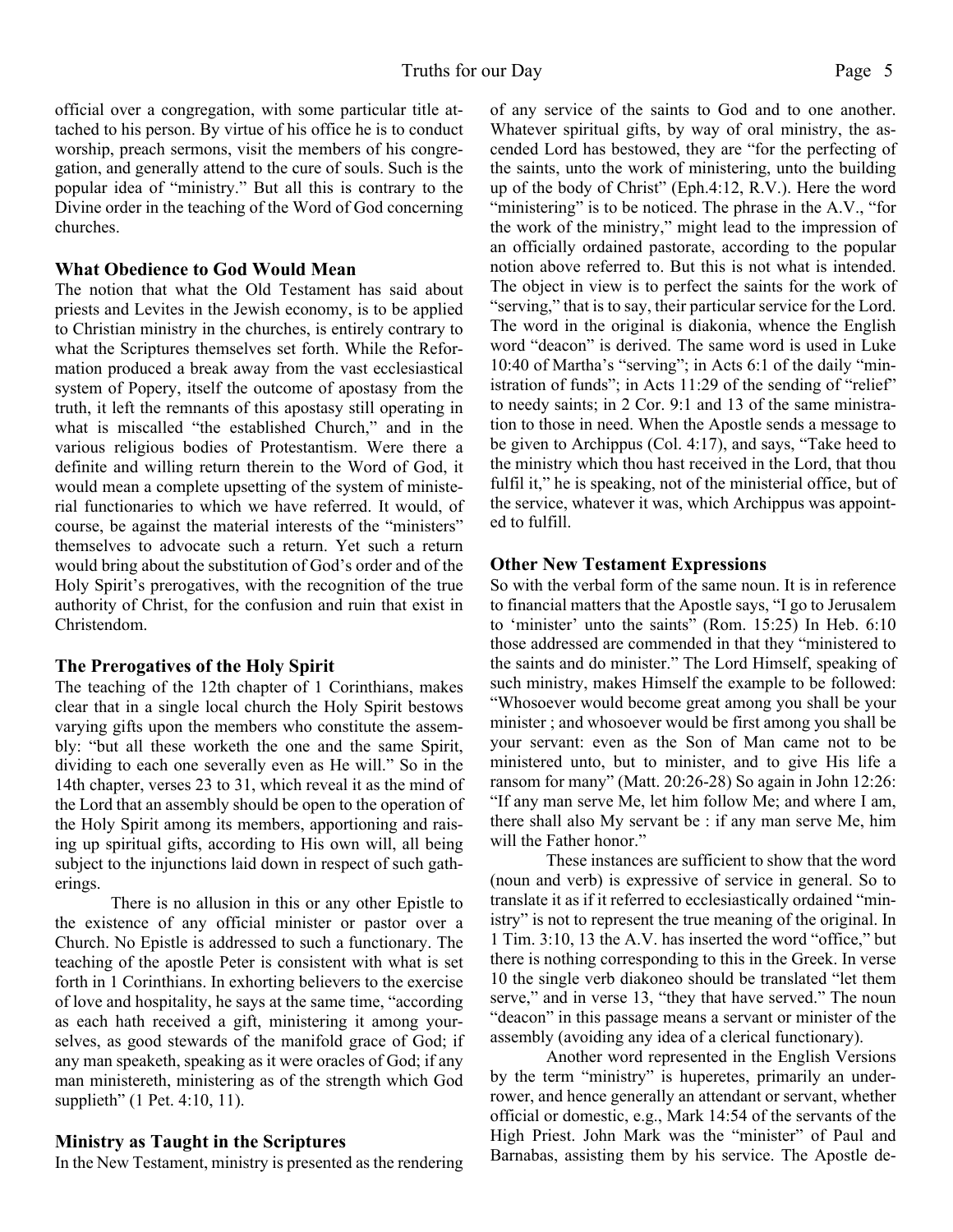scribes himself and his fellow-workers as "ministers," or servants, of Christ and stewards of the mysteries of God.

 There are other words which describe the service rendered to the Lord by His people, as, e.g., "doulos," a bondslave. Limitations of space prevent our noticing these and their meaning. While all bear testimony to the varying character of service, their teaching is consistent with those forms of ministry in Scripturally constituted churches as distinct from the ecclesiastical orders existent in the religious systems of Christendom.

#### **The Solemn Issues**

To adhere to the teaching of Scripture in these respects, as in other matters, is of the utmost importance, for by the Word of God our ways and work are to be judged hereafter. What is our choice to be, the will of the Lord or the traditions of men? To adhere to the dictates of clericalism and abide in the humanly arranged systems of Christendom must mean irretrievable loss in the day of Christ.

**If the Bible is provenly inspired by the divine Spirit, then Christian theology is truly a science, for by it we may truly "know". But if the Bible is anything less than provably inspired, then Christian theology instead of being "the queen of the sciences", is merely religious philosophy and human speculation.**

> -- J. Sidlow Baxter (1903-1999, Our Bible: The Most Critical Issue)

## **"No King in Israel"**

*Joel Portman* Judges 17:6, 18:1, 19:1, 21:25, Matt. 16:18-19, 18:15-20

Conditions that are recorded at the end of Judges possi-<br>bly existed for the majority of the entire span of the onditions that are recorded at the end of Judges possibook. Their placement at the end seems to indicate a dispensational order in that they describe what will take place at the end of the church age.

However, they were sad conditions that God never intended nor desired among His people. They describe the ultimate expressions of that downward course that we generally observe in the early chapters. God graciously gave times of revival and restoration by raising judges to deliver them from the results of their sinful practices, and these represent overcomers in those days. They moved against the normal course of events and rose above the degeneration of the times to lead the people. These represent those men who God has raised over the course of church history, who have been effective in their efforts to recover truth and to deliver God's people.

#### **Terminal Conditions under Samson**

It is amazing that Samson was the judge who had the greatest physical potential to deliver the people, but one who failed so miserably because of the flesh. He is an illustration to us that natural, or even God-given ability, is frustrated in its purpose when the flesh is the motive or controlling influence of one's life.

He was clearly a man who had great personal ability but no capacity nor moral authority to lead the people Godward. How often, sadly, this can be the case! Men who have the greatest ability and who have been a great help to the saints, possibly in past times, have fallen and failed under the power of the flesh within. This is, without doubt, our greatest enemy personally, and since it is unceasingly active to combat the power and work of the Spirit. However, God is able.

Samson was the only judge who dabbled with the Philistines, never seeing them as God's enemies, but rather fighting them as his personal obstacles. His only victories gained were for himself. Sadly, the general attitude of the people was that Philistine bondage was preferable to any conflict with them that Samson might cause. The condition of compromise with the enemy had diminished their sense of the need and value for separation from the ungodly. This is always the case, and it results in generalized weakness.

Samson represented the general characteristic of the people, which was to please himself and to do what he wanted at all times. This is a sad condition, since it indicates hearts that are very far from God. Only when one's heart is fixed on the Lord and near Him out of devotion will one be preserved from such extreme departure. However, this is especially the condition of those in the last days.

#### **Conditions that Followed**

The record indicates that following Samson's history, the people continued to degenerate spiritually and morally. That degeneration was clearly represented in the priesthood, in which unjudged sin was tolerated. Moral evil also increased and ultimately resulted in fratricide among Israel. It is inevitable, scripturally and historically, that when men degenerate from faithfulness to the truth of God, moral degeneration will result. It seems impossible to maintain any moral standard without a solid basis in the declared and revealed will of God.

It is implied that this condition was because there was no king in Israel. Granted that this expression describes the days prior to the reign of any king, it also seems to have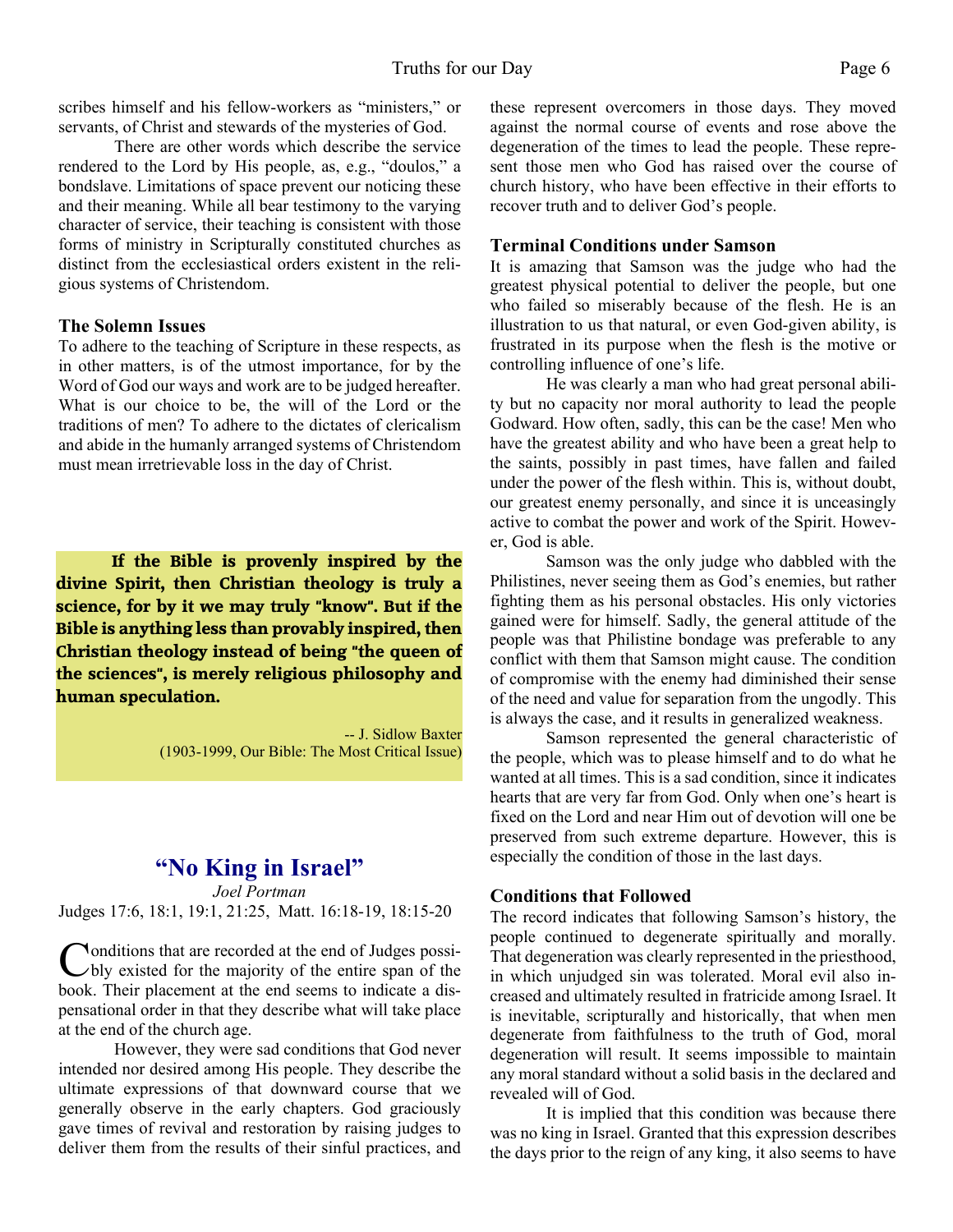a moral and spiritual connotation. But the question must be raised: did the absence of a king ever mean that God intended for every man to do that which was right in his own eyes? Hadn't God brought them out from Egypt under His leadership that was expressed in Moses? Didn't He have the intention that a theocracy, a nation that recognized God's authority and His complete capability to rule over them, would express the distinctiveness of the nation? Surely God was capable of directing and ruling over them through men that He raised, namely the priests and Levites who were responsible to guide them and teach His laws. Surely this is the case!

But we notice that the tendency for every man to do that which was right in his own eyes had been characteristic of Israel (and is of all men).

At the foot of Mt. Sinai in Exodus 32:1, in the absence of Moses, the human leader, they quickly departed from submission to divine leadership. Hear their words, "As for this Moses. . . we know not what is become of him," Their rebellious nature was further expressed in demanding that Aaron make them gods who would substitute for Jehovah, the unseen God. This was in spite of the fact that Moses had done all possible to preserve them during his absence. The tendency to want human leaders instead of yielding obedience to God, who is unseen, has plagued men, including the church, even to this day. Only the truly spiritual can look beyond men to discern and respond to the Unseen.

#### **Subsequent Desires for Rule**

Again, in the days of Gideon, they expressed their desire as they said, "Rule thou over us," (Judges 8:22). To his credit, Gideon's response was, "I will not rule over you, neither shall my son rule over you: the LORD shall rule over you." Yet, while Gideon refused that honor, his son, Abimelech, wanted the rulership (9:1-3), and the men of Shechem were only too glad to make him their king. The ruinous result is recorded in the chapter that follow.

This tendency reached a higher point in their history when the tribes came to Samuel (1 Sam. 8:4-9) and expressed their demand to have a king so that they would be like other nations. When Samuel took the matter to the Lord, His response was, "... they have not rejected thee, but they have rejected me, that I should not reign over them. According to all the works which they have done since the day that I brought them up out of Egypt even unto this day, wherewith they have forsaken me, and served other gods, so do they also unto thee." Historically, this was possibly about the same time as the closing days of Judges, so it would be linked with the same condition of the people. So God gave them a king that they desired, Saul, who was again a selfwilled man who showed little submission of the Lord in his life or rule.

These examples illustrate the natural tendency of the human heart. When there is no human leader, men begin

to act as if there is no authority, so therefore, they tend to do what "I think" is right in their own mind. Since this is the natural course of humanity, God has instituted human government to use as instruments to carry out His will. But those who rule are responsible to God to act submissively to His authority. However, this is normally not the case.

Also, it is the normal course of the church age, for it has been the observable tendency to form organizations headed up by human leaders, and often they have established conditions in which God's rule is rejected and man is exalted.

Ideally, a local assembly is designed and intended by God to be a place where His sovereign will is obeyed and His purposes are carried out (Matt. 18:18). This is one of the distinctive aspects of an assembly that often cause visitors to wonder at the order and ask, at times, "Who is directing the order of this service, who tells different ones when to rise and what to say?" The answer they receive is part of the clear testimony of the unique character of the assembly. We profess to allow the Spirit of God to control, and it must be our exercise to allow that to be true.

#### **Results of Failure Ignoring Divine Rule**

These chapters of Judges record the sad results of this rejection. There was

**Failure in Worship and Priesthood (17:6)** This has been a primary point of failure in Israel and the church. It isn't enough to continue, as can be the practice, to carry on an outward form that seems right, but, as was the case in Bethel, the house of God was not there. It was an outward form but without the spiritual reality of God's presence. It was a mixture of worship of the Lord with false ideas based on self and the pagan world. This suggests conditions seen in Christendom in which there may be a claim to believe in the priesthood of believers, but with failure to carry it out in practice. In its place, a form of clergy with control has been instituted and only they are allowed to perform the functions of public priesthood.

This has resulted in the introduction of practices of ritual, sensual appeal (to flesh), outward attractiveness in order of service, candles, vestments, etc. None of this is found in the God-given pattern in the NT. We need to be careful that the absence of human authority does not cause this result. It is God's intense interest that men approach in worship on His ground, subject to His will and conditions.

**Failure in Actions, no waiting on God (18:1).** We see that the result was that Dan determined their own tribal movements. There was nothing wrong with wanting more territory. God intended them to do so. But they never waited on God to determine where and how to direct them. When true worship is abandoned, is it not accompanied by self-will in individual and collective actions? The normal course of the ungodly world is to act and live as if God has no place in man's affairs. This is an expression of the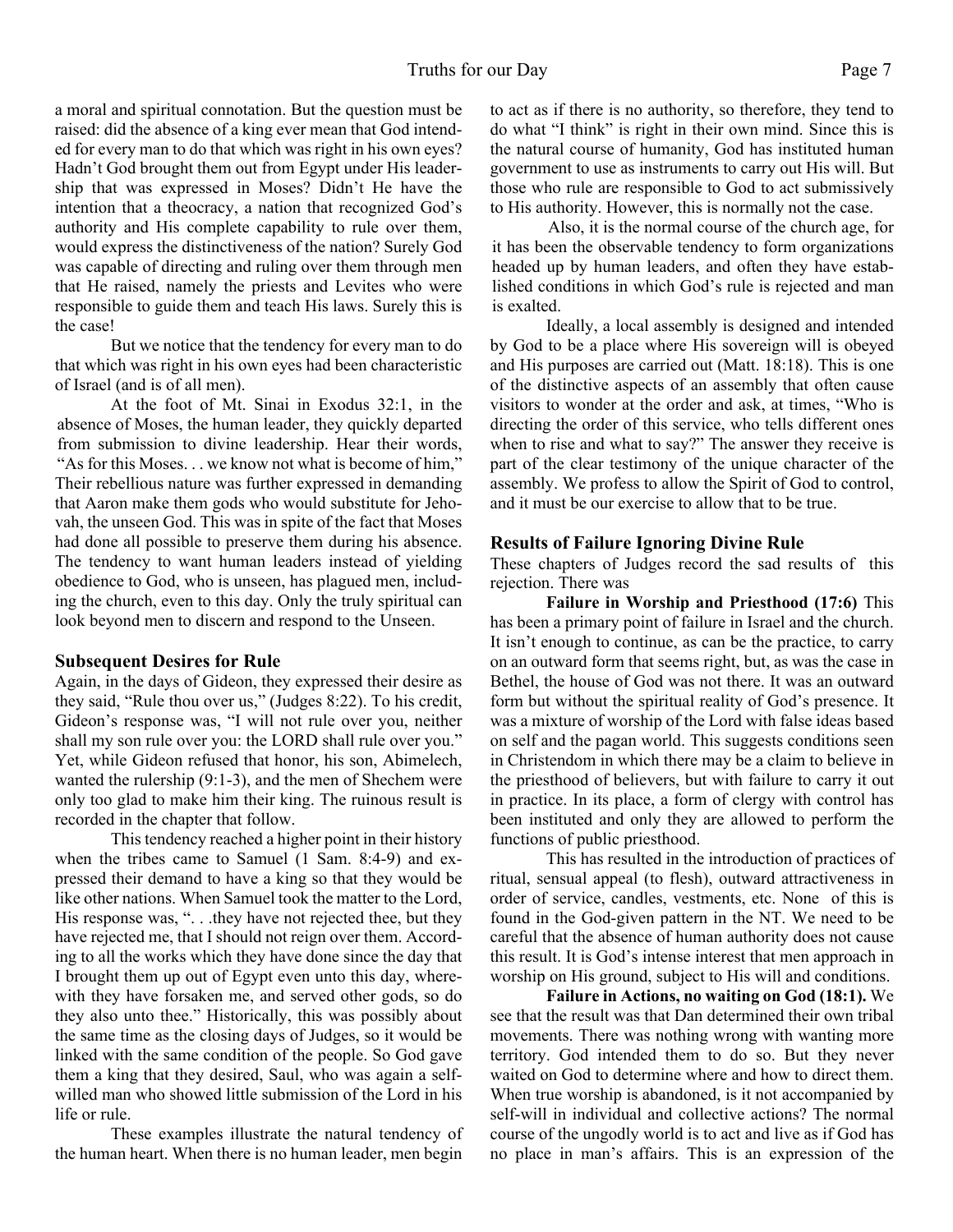**Failure in Moral Behavior (19:1)** It is sad to read or comment on this dismal record of the pattern of degeneration and subsequent evil that took place among Israel. In actual practice, they became worse than the Gentile city (Jebus) that they determined to avoid. This presents a picture of what can take place when Divine authority is ignored. What took place in Gibeah is a sad blot on the history of God's people in the Old Testament. It is only honest, intelligent allegiance to and subjection to the Lord's authority that will preserve us from becoming like the world, or even worse. Principles cannot be derived from worldly standards, assuredly not from what one might see on TV, because one can think or even entertain immorality in one's mind without actually engaging in the act. But such thoughts can lead to actions (Matt. 5:28).

**Failure in Exercise of Judgment (21:25)** In another sad departure from Divine authority, they asked counsel of the Lord, but in reality their mind was already made up. They never asked the right question, which is, "Should we go up against Benjamin?" but we read the direct statement, "We will," or "We will not" five times. Their words show a lack of self-judgment on their part, until they were defeated twice by the men of Benjamin. They were determined to exercise discipline against a tribe, failing to acknowledge them as "my brother" (20:23), until they had been defeated twice. This was an example of discipline carried out in the flesh that was expressed in vindictiveness and virtual extermination of a tribe in Israel.

Is it not remarkable that Israel never reacted or judged the previous spiritual evil, but now over-reacted to moral evil? Obviously, moral actions are more obvious and more easily judged and condemned than the spiritual, but it also indicates that with the spiritual condition that existed among all of them, so how could they respond properly to it?

## **Divine Authority in the Assembly**

Some might assert that Matt. 16:19 and 18:18 teach that God acknowledges whatever decision that men in the church determine, whether it be in direct actions or in assembly discipline. Careful study of those verses reveals exactly the oppostive. It is indicating that assembly actions are expected to express the mind of heaven, that in the midst of a world of self-will and rebellion, an assembly is a place where Divine authority is actually sought and recognized. It is an honor to God when His people determine and practice what is His will and act accordingly. This requires men who avidly seek to know the Word of God and thus to determine what is the scriptural action in any matter. If this is the case,

then they will have the full support of heaven, and it will result in a Christ-honoring testimony before the world.

So that it is imperative to have clear knowledge of the Scripture as it is properly interpreted in its context. In addition, an attitude of subjection to the control of the Holy Spirit is also essential. If this is true in one's personal life, we will also realize its importance in assembly life.

This is not optional, if we are to continue to know the Lord's presence in our midst. May the Lord help us so that the assembly will continue to be so for His honor.

**If we allow our hearts to be tender toward God, one word from Him and we will be at His feet waiting to hear what He has to speak to us. "Samuel, Samuel," God called out. Little Samuel had a circumcised heart. He heard. He responded. When God calls your name do you respond? Do you even hear Him call?**

**Once we have received His affection set upon us, realized His love and calling to us, we must respond by making our heart tender toward Him. We must respond by yielding our ear, by being quick to hear and respond. We can no longer go the way of our own choosing.**

## **Confidence**

*H. Thorpe*

"Some trust in chariots? and some in horses, but we will remember the name of the Lord our God" (Psalm  $20:7$ ).

Confidence is defined as "the state or feeling of<br>
trust in, or reliance upon another." The object of onfidence is defined as "the state or feeling of our trust may be a person or a thing. The outcome of such confidence may bring joy and security, or sorrow and desolation as there is such a thing as misplaced confidence. The above Scripture would include two classes of people—the "insecure," and the "secure." Lack of confidence is evident on every hand in the strange period of time in which we live. Rulers, governments, employers, employees, and people in general seem to be suspicious of one another's motives; and also how well Satan has succeeded in destroying the confidence that should be' manifest amongst the Lord's people. As a result unrest characterizes the world and the Church.

"Some trust in chariots and some in horses," is not modern phraseology, but the heart of man is unchanged and God is displaced to make room for man and man's inventions. The word "chariot" occurs over one hundred times in the Scriptures, and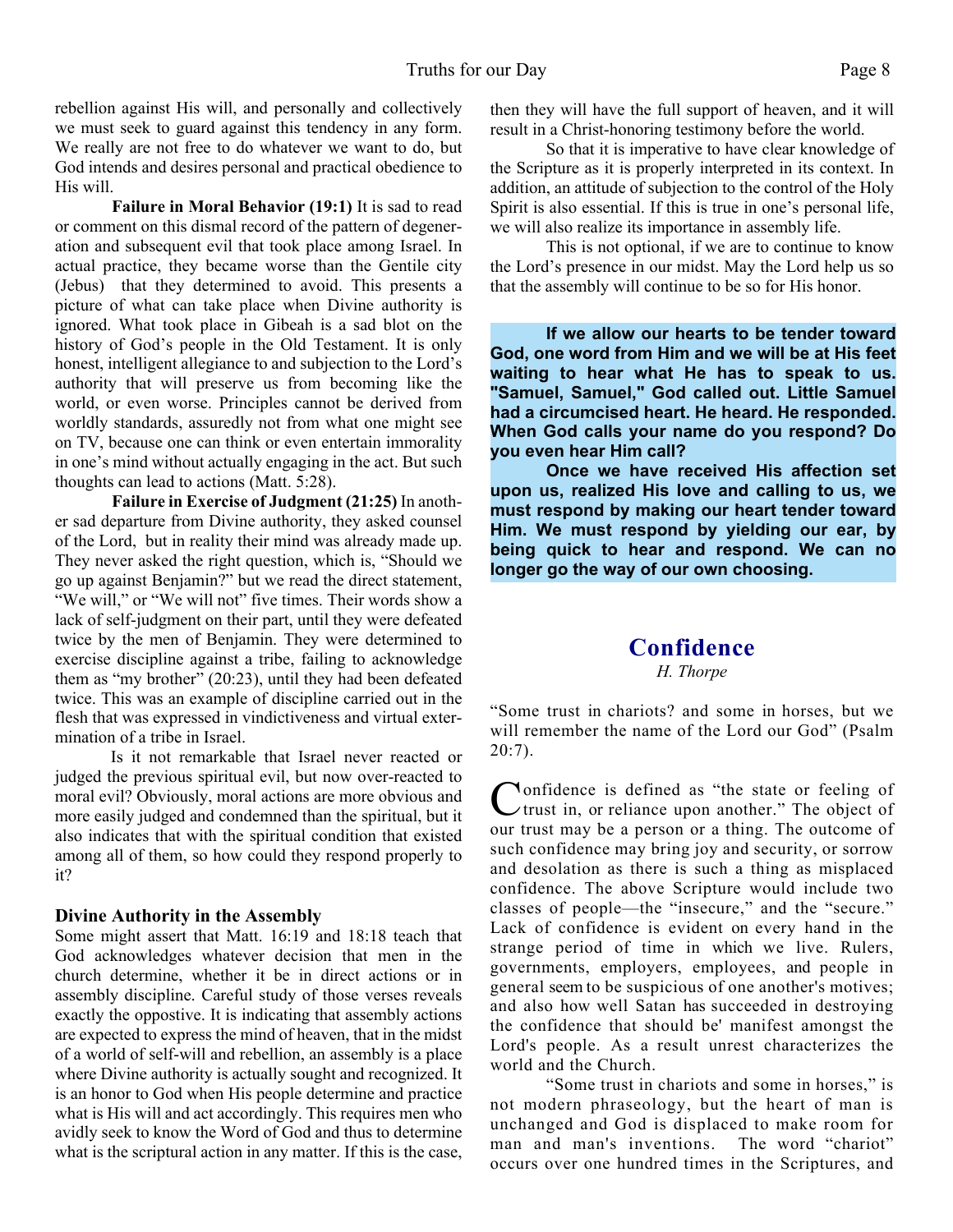very frequently in opposition to God and to His peopleman's puny strength arrayed against the power of God. It occurs only twice in the New Testament, Rev. 18:13 14, being its "finale." Horses are often associated with chariots, but "a horse is a vain thing for safety" (Psalm 33:17) . We do well to ask ourselves, what may our chariots and horses be? Possibly they are our temporal blessings, good health, steady employment, good wages, money saved, a good business investment, and such like things. These may loom up so high before us that we think our safety lies alone in the blessings with which God has so richly blessed us. With these we build fences around ourselves so that no calamity may reach us. Satan is artful, and ready to divert even God's blessings to our hurt by causing us to place OUT confidence in them instead of in the ,Giver. We do well to remember that He who gave' can also sweep away such defenses, if we trust to them as such.

Our "chariots and horses," in the Lord's work, may be numerous. It may be more dependence placed upon methods, whether old or new, than in the work of the Holy Spirit. Godly order is most desirable in the service of our Lord and Savior, but it is not sufficient in the day of trouble. The forces of hell are well organized against' us. It may be a man, a gifted, eloquent, godly evangelist; but we have seen this to fail also, when our confidence was placed in the servant rather than in the Lord Himself. A comfortable and commodious building in a populous district is most desirable for the work of the Lord, but confidence in. this will be futile against the enemy's attacks. The Lord's servant in the home lands, who started out in dependence on the Lord may get his eyes on Assemblies, or individuals when the "meal barrel" gets low, but this will be a failure also. The missionary far away from all his loved ones may place his confidence in some human sources in the home land. He looks forward to the arrival of a steamer: the steamer arrives; it sails away again and the missionary has cause to remember the words, "My soul wait thou ,only upon God, my expectation is from Him" (Psalm 62:5). God has a lesson in the disappointment; and later a ship arrives unannounced and all his needs are met. How often these lessons have to be repeated, whatever our circumstances, when we place our confidence in some other source than God.

Many "woes" are pronounced by the prophet Isaiah,, but one in particular we will link with Psalm 20:7. "Woe to them that go down to Egypt for help; and stay on horses, and trust in chariots because they are many, and in horsemen because they are very strong; but they look not unto the Holy One of Israel, neither seek the Lord" (Isaiah 31:1). How slow we are to remember the name of the Lord our God.

 What a beautiful picture we have in the life of Asa, an army of a million arrayed against him; and no less than three hundred chariots. No doubt Zerah the Ethiopian felt very sure of success as he looked at his vast army, and horses and chariots, and compared them with Asa's. In his distress Asa remembered the name of the Lord his God." His confidence was not misplaced. His prayer was not a long one, "Lord, it is nothing with thee to help, whether with many, or with them that have no power; help us, 0 Lord our God; for we rest on thee, and in thy Name we go against this multitude. O Lord, let not man prevail against thee" (2 Chron. 14:11). Asa made God his defense: need we wonder at the result? "So the Lord smote the Egyptians before Asa." He proved God and God gave him rest. Poor Asa, later on, put his confidence in the king of Syria instead of in the Lord, and what awful failure ,followed! Let us not even rely on "past experiences of victory, but in Him whom we confided 'during the trial, for He re-mains the same. Psalm 1118:8, is the central verse in our authorized version: it is also a very significant one, and surely a rebuke' to us when we turn to other sources for help. "It is better to trust in the Lord than to put confidence in man"—fourteen words, and the middle words are, "the Lord." May we get our eyes upon Him when discouraged, and when a host of troubles are arrayed against us. May we not cast away our confidence which hath great recompense of reward (Heb. 10:35). To put confidence in God honors Him, and it will be rewarded by Him. When we trust in our "chariots and horses" we slight God; and this is more serious and sinful than we may have considered it to be. Let us daily repeat to ourselves these words, "It is better to trust in the Lord than to put , confidence in man." Such confidence will give rest amidst unrest, for "the Lord shall be thy confidence, He shall keep thy foot from being taken."

> "The hosts of God encamp around, The dwellings of the just. Deliverance He affords to all Who make His Name their trust."

> > WIS May 1943

There was an old gentleman who was remarkable for his gentleness. When he was a young man, he was known to have a

violent temper. He was asked how he managed to overcome his bad temper. His answer was a short but wise one. He said it was, "By praying to God and speaking low." when persons are angry, they raise their voices and speak loudly. To overcome anger and learn the lesson of gentleness, we must, "pray to God and speak low."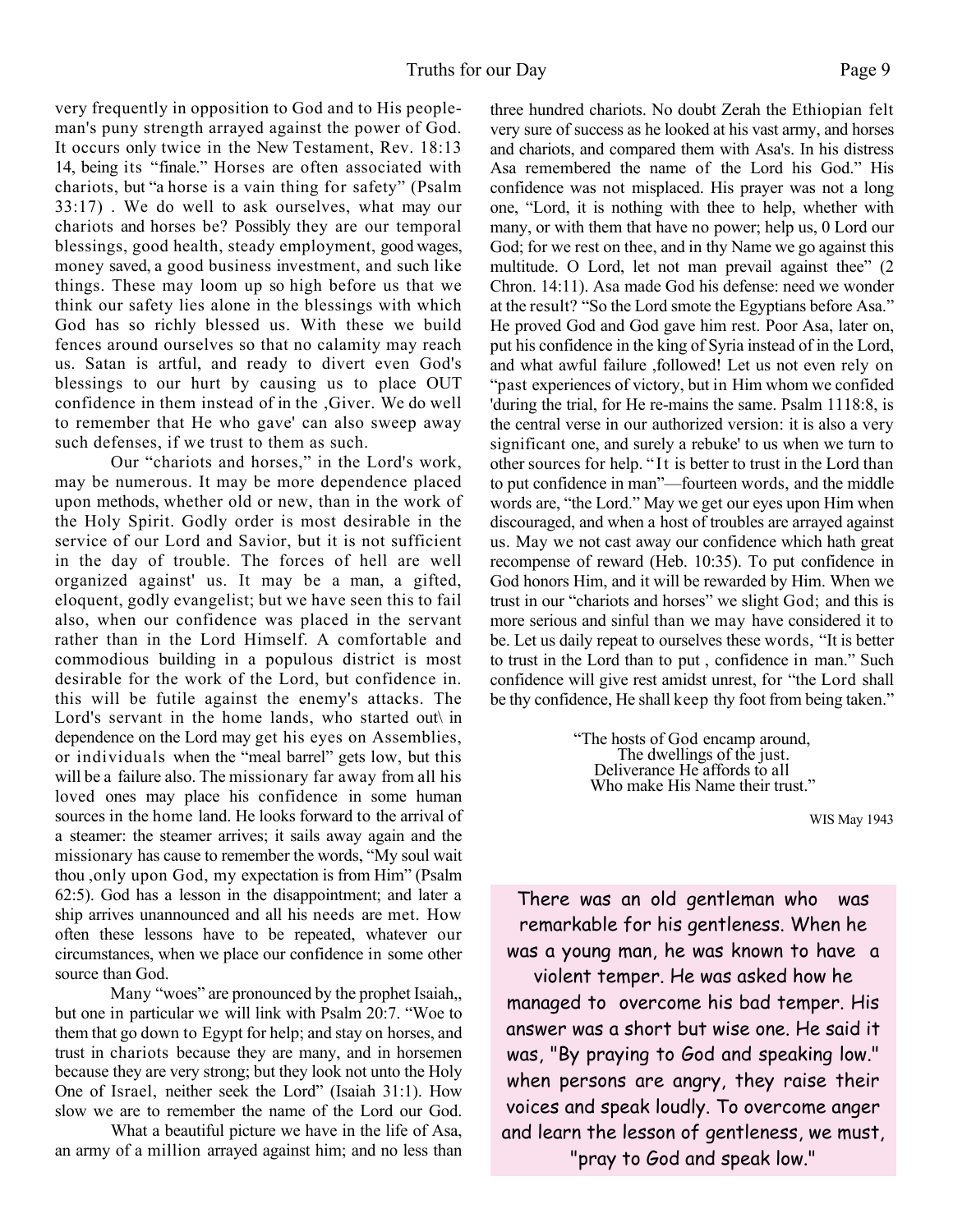# **The Imminence of His Coming.**

*W. J. McClure*

(This article, written many years ago, has references to events now in the past, but the truth remains, Ed.)

Certain signs have materialized within the last few years<br>
which tell to all who are sufficiently awake to have<br>
marked them, that we are just on the verge of His coming. **Nertain signs have materialized within the last few years**  $\nu$  which tell to all who are sufficiently awake to have To three of these signs we shall refer briefly ; and we commend them to the sober study of the reader. They are: (1) The Apostasy. (2) The revival and spread of Spiritism. (3) The present state of the Jews.

### **Apostasy**

First then the Apostasy. In 2 Thessalonians 2:3 and 2 Timothy 4:1 we have this sign spoken of. It is exemplified in the present revolt against the truth of God's word. 1 Timothy 4:1 does not so much refer to cults like Russellism, Christian Science, Christadelphianism, or Adventism. These never had the truth, and so could not "depart from" it. The departure referred to must be that of those who once held and taught the fundamentals of the faith. Who could have believed it a generation ago that the pulpits and theological chairs of Evangelical Churches would soon be filled by men who would deny the account of creation given in Genesis, regarding it as an allegory but not history? Yet this is now the case on every hand. They boldly declare that man was not put in the garden in the prime of mental and physical vigor, but was evolved from cosmic dust, through many stages up to that of the monkey, and thence eventually reached his present level. And since he thus came up there is of course no Fall, and as the Lord Jesus believed in the Fall, and in the creation as well, He is thereby proved to be a man of but limited intelligence Who held and taught the doctrines of His day because He knew no better. Thus we have His Deity flatly denied And upon this there follows naturally th( denial of His virgin birth, of the vicarious nature of His death, of the reality of Hi: resurrection, and of the fact of His coming again, as well as of the truth of eternal punishment, and of the full inspiration of the Bible. Such then is the apostasy of 2 Thessalonians 2, the departure from the faith of 1 Timothy 4: and so general has it now become amongst denominations once evangelical that the Editor of The Witness and Canadian Homestead, published in Montreal, estimates that about 90 per cent of theologians accept the results of modernism. While this saddens the heart of the true believer, on the other hand it proclaims the nearness of our redemption; and it should stir the unsaved, whose attention has been called to it, to delay no longer, but enter ere the Master of the house rises and shuts the door, thus closing salvation's day.

## **Spiritism**

The second sign is the revival and spread of Spiritism.

About a century ago, the precious truth of the coming of the Lord to the air for His people was recovered after a long period during which it had been practically forgotten. Its recovery was one of the greatest blessings that God's people have known in recent times, and it would be impossible to overrate what it has meant in the way of comfort and cheer to believers. But just about the same time Satan brought into prominence something as fraught with evil as the other was with blessing. It was the revival of Spiritism in the home of the Fox sisters in the State of New York in 1834. From that crude beginning of spirit-rapping a mighty system has developed, until, instead of being practiced covertly, and those who did so being regarded with suspicion, now the great ones of the land in their thousands are carried away with it. How the change came about was this. Certain men of prominence wished to investigate the phenomena connected with it, and instead of turning to God's Word, where they could have found out all about it, and learned its devilish origin, they trusted to their own wisdom, and as a result of their investigations came to the conclusion not only that Spiritism was real but that it was something desirable. Among these men were Sir Arthur Conan Doyle, Sir Oliver Lodge and Sir William Crookes. The fact that such men stamped it with a scientific character has now made Spiritism popular, and high and low are deceived by its Satanic delusion. So quickly has it spread that there are by this time over 1,500 Spiritist Churches in the British Isles, while in America it has reached from coast to coast. Now what is the significance of all this? When our Lord came to earth to die there was great activity in the demon world, as the Gospels plainly show. Now, on the eve of His coming again, Satan, aware that this coming will challenge his rule over the hearts of men, is marshaling his forces to hold his kingdom; and thus we have this revival of Spiritism after centuries during which it seemed to be checked, at least in lands where the Gospel was preached. By Spiritism he is darkening the minds of men and preparing them for the reception of the Antichrist. The last days are evidently upon us, and 1 Timothy 4:1 gives us the true source of the soul-destroying errors of modernism, of which we have already spoken. They are "doctrines of demons." By many this sign may have been unnoticed, which is just what Satan desires; but it proclaims in unmistakable tones that the close of the day of salvation is at hand.

## **The Jews**

Our third sign is the present state of the Jews. Of the three mentioned, it is doubtless the most easily read, and should appeal to all. We have three pas-sages in the Gospels in which the fig tree is prominently mentioned, and each illustrates the Jews as a nation. They are Luke 13:6-9; Matthew 21:19; 24:32, 33. The first mentioned shows us Israel fruitless and about to come under the judgment of